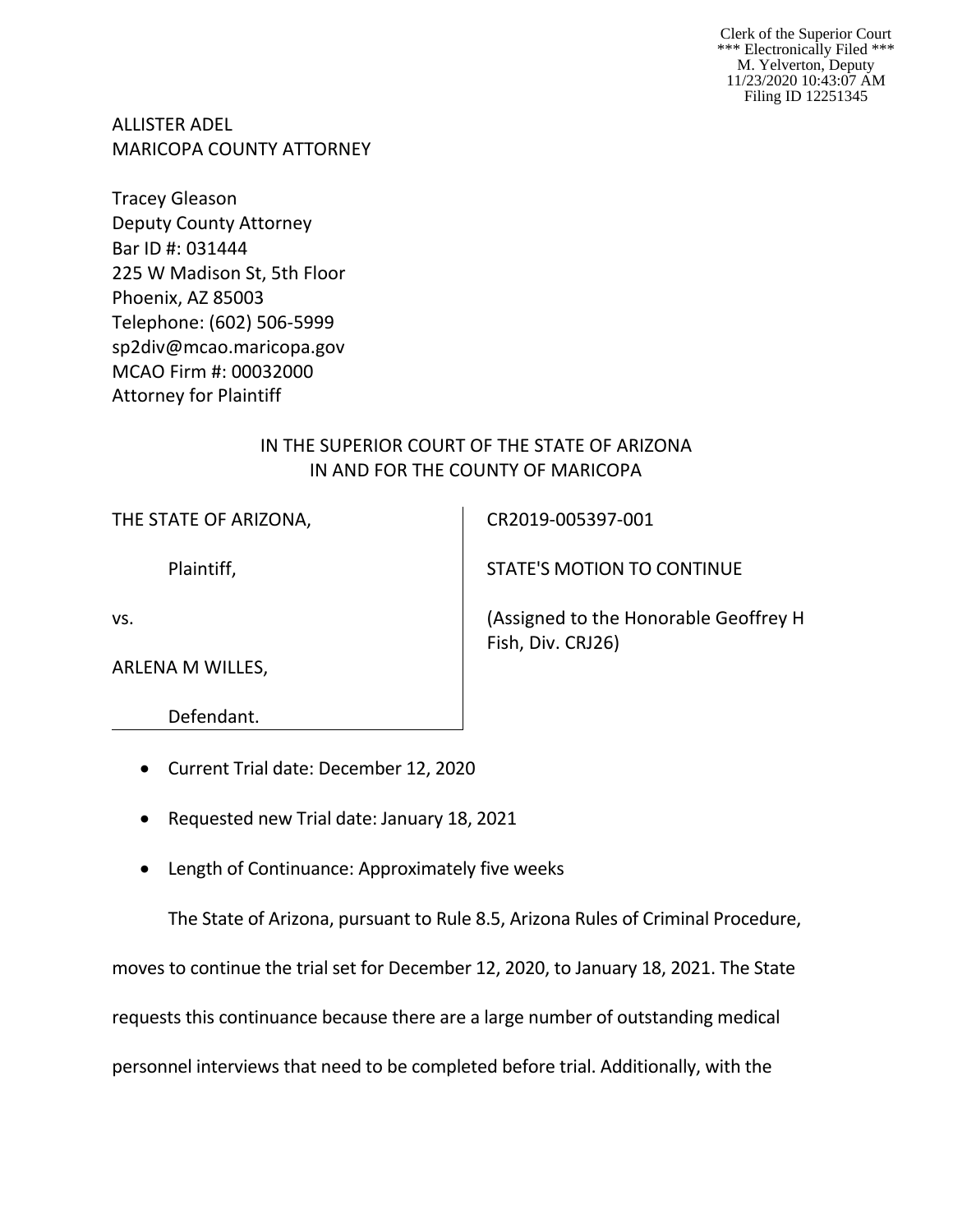anticipated length of this trial, the holidays, and the current state of the pandemic, it will be difficult to seat jurors in the next few weeks. Finally, the parties' trial schedule have postponed setting some of the interviews.

Counsel certifies that this Motion is made in good faith. Extraordinary

circumstances exist and delay is indispensable to the interests of justice.

Submitted November \_23\_\_\_, 2020.

ALLISTER ADEL MARICOPA COUNTY ATTORNEY

BY:

FL

/s/ Tracey Gleason Deputy County Attorney

Copy mailed/delivered November \_23\_\_\_, 2020, to:

The Honorable Geoffrey H Fish Judge of the Superior Court

Rick G. Tosto P O Box 24397 Phoenix, AZ 85074 Attorney for Defendant